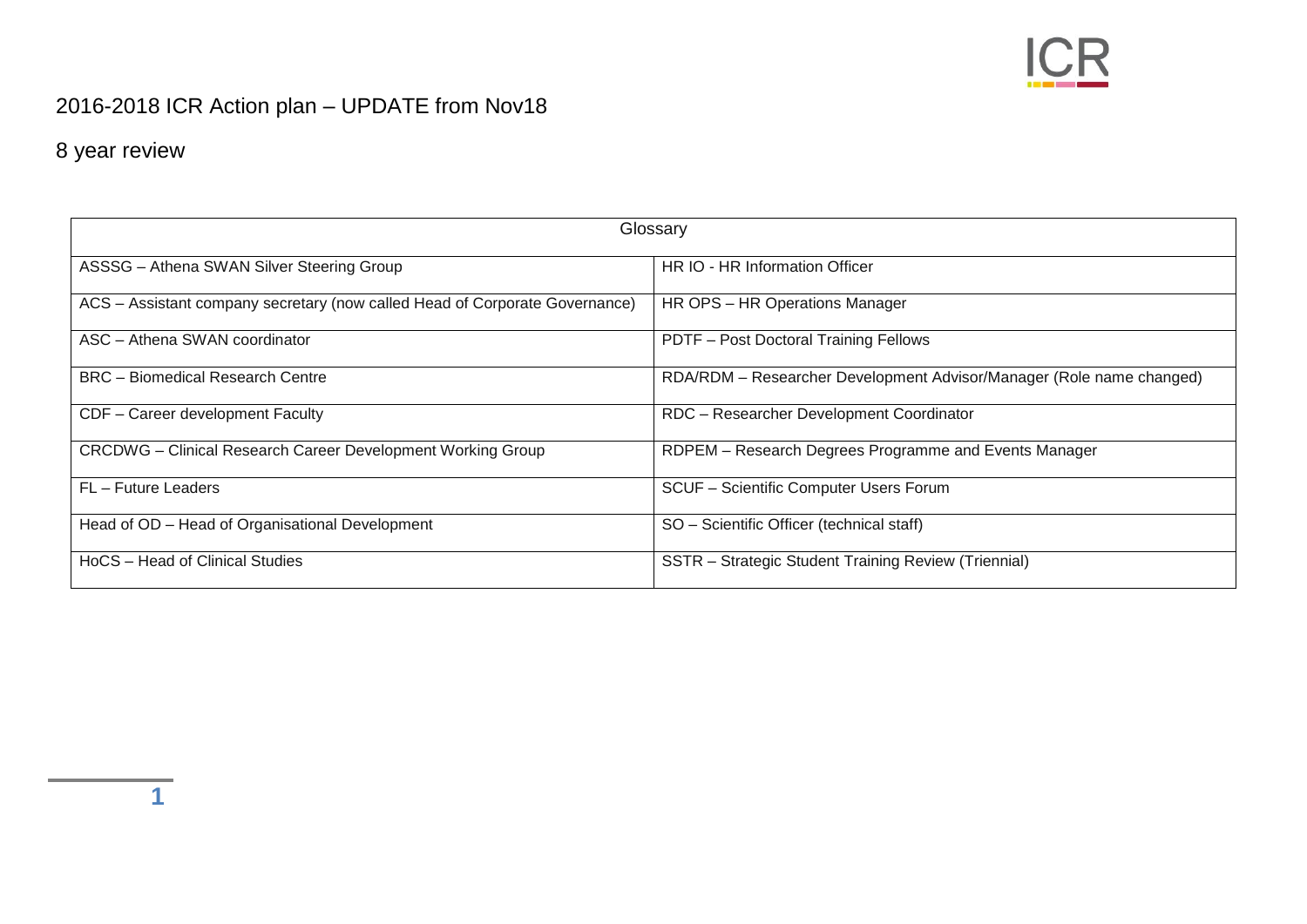

|                | 2016-2018 ICR Action plan - UPDATE from Nov18                                                                                                                                                                                                                                                                                |                                |                                                                                                                                                                                                                                                                                                                                                                                                                                                                                                                             |                                                                                                                                                                                                                                                                                                                                                                                                                                                                                                                                                                                                                                                                                                                         |
|----------------|------------------------------------------------------------------------------------------------------------------------------------------------------------------------------------------------------------------------------------------------------------------------------------------------------------------------------|--------------------------------|-----------------------------------------------------------------------------------------------------------------------------------------------------------------------------------------------------------------------------------------------------------------------------------------------------------------------------------------------------------------------------------------------------------------------------------------------------------------------------------------------------------------------------|-------------------------------------------------------------------------------------------------------------------------------------------------------------------------------------------------------------------------------------------------------------------------------------------------------------------------------------------------------------------------------------------------------------------------------------------------------------------------------------------------------------------------------------------------------------------------------------------------------------------------------------------------------------------------------------------------------------------------|
|                | <b>Action</b>                                                                                                                                                                                                                                                                                                                | Owner(s)                       | <b>Success Measure</b>                                                                                                                                                                                                                                                                                                                                                                                                                                                                                                      | <b>Update Nov18</b>                                                                                                                                                                                                                                                                                                                                                                                                                                                                                                                                                                                                                                                                                                     |
|                | Using data to inform priorities and measure impact<br>1)                                                                                                                                                                                                                                                                     |                                |                                                                                                                                                                                                                                                                                                                                                                                                                                                                                                                             |                                                                                                                                                                                                                                                                                                                                                                                                                                                                                                                                                                                                                                                                                                                         |
| 1a             | Run Staff Survey triennially rather than<br>annually - to be next rerun in May/June 2017<br>Concordat principle 7                                                                                                                                                                                                            | Head of OD                     | The survey will not be repeated until May 2017<br>to avoid survey fatigue. 2017 staff data to be<br>analysed and compared to 2014 and 2015<br>(abridged) surveys to monitor trends in<br>preparation for Athena SWAN<br>reaccreditation/Gold in 2019. Will aim for an<br>80% completion rate. An interim (shorter)<br>survey was done in 2015.                                                                                                                                                                              | Complete. Survey ran in June 2018 with a<br>completion rate of 59%. While lower than the<br>rate for the shorter interim survey in 2015<br>(78%), this was the highest completion rate<br>for a full attitude survey (previously 54%).                                                                                                                                                                                                                                                                                                                                                                                                                                                                                  |
| 1 <sub>b</sub> | Separate Attitude survey data out for<br>research versus non-research staff, and<br>further analysis for divisions and different<br>staff groups (postdocs, team leaders and<br>other research staff). Feed in to Athena<br>SWAN groups, staff/student associations and<br>benchmark to CROS/PIRLS.<br>Concordat principle 7 | Head of OD, RDC,<br><b>ASC</b> | Divisional data provided to all team leaders - by<br>December 2017. Discuss gender-related<br>differences with divisional Athena SWAN reps<br>and identify local issues to address and<br>organisation issues to be raised at ASSSG by<br>March 2018.<br>ii) Analysis for research staff only, internal news<br>article to publicise results - by February 2018<br>and used to inform Athena SWAN<br>reaccreditation/Gold application in 2019<br>iii) Staff group data provided to staff associations -<br>by February 2018 | i) Complete - Data has been independently<br>analysed and a series of reports produced<br>according to division (to identify local<br>issues), job type, gender and ethnicity (to<br>identify equality issues). Statistical<br>significance analyses introduced for the<br>first time. Please note that the analysis by<br>job type includes separating corporate vs<br>research staff as well as specific job roles -<br>e.g. postdocs, principal investigators,<br>technicians, corporate and corporate<br>directors.<br>ii) Summary of all results and headline<br>findings have been reviewed by Executive<br>Board. Featured in Internal Comms<br>newsletters and shared on intranet with all<br>staff - in Oct18. |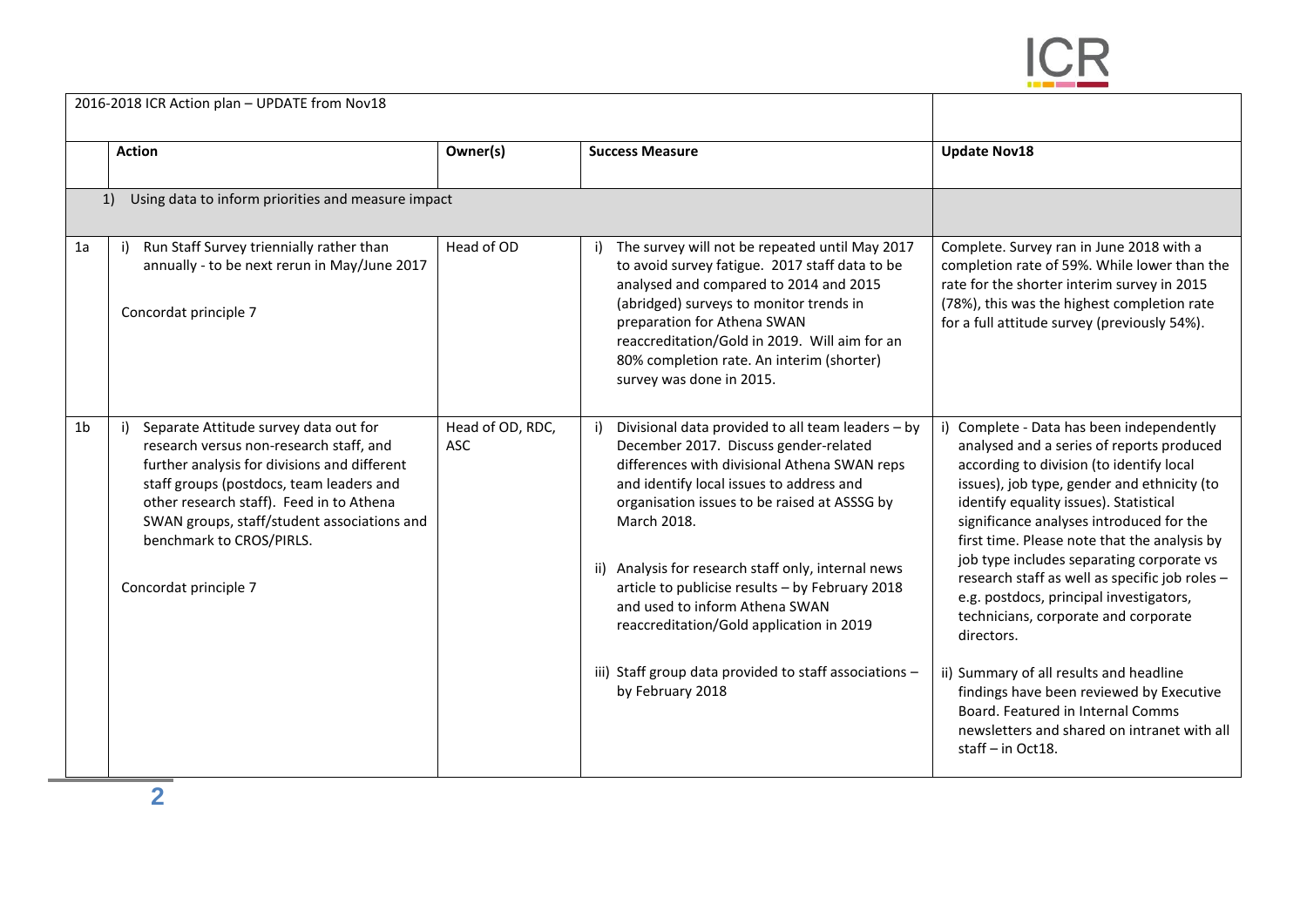

|                | 2016-2018 ICR Action plan - UPDATE from Nov18                                                       |                                                              |                                                                                                                                                                                                                                            |                                                                                                                                                                                                                                                               |
|----------------|-----------------------------------------------------------------------------------------------------|--------------------------------------------------------------|--------------------------------------------------------------------------------------------------------------------------------------------------------------------------------------------------------------------------------------------|---------------------------------------------------------------------------------------------------------------------------------------------------------------------------------------------------------------------------------------------------------------|
|                | <b>Action</b>                                                                                       | Owner(s)                                                     | <b>Success Measure</b>                                                                                                                                                                                                                     | <b>Update Nov18</b>                                                                                                                                                                                                                                           |
|                |                                                                                                     |                                                              |                                                                                                                                                                                                                                            | iii) Additional specific reports circulated to<br>relevant groups (e.g. Athena SWAN<br>Steering Group; staff associations; team<br>leaders/heads of division) for discussion<br>and action planning - by Oct18.                                               |
| 1 <sub>c</sub> | Improved recruitment data                                                                           | <b>HR Director</b><br>HR <sub>IO</sub>                       | Once the e-recruitment software update has<br>been purchased (delayed - est. March 2017),<br>team leaders will be reminded to complete<br>eRecruitment shortlist data by HR advisers for<br>every recruitment campaign. We will aim for at | i) e-Recruitment update implemented in<br>June17. Separate Improvement Activity has<br>been launched by HR to improve the<br>quality of the recruitment data.                                                                                                 |
|                | ii) Improve transparency of recruitment of                                                          | Action plan: ASSSG                                           | least 50% of managers using the shortlisting<br>module by March 2018.                                                                                                                                                                      | ii) Senior management recruitment now<br>includes seeking reasons for rejection at<br>shortlist. Changes introduced including                                                                                                                                 |
|                | team leaders/heads of division                                                                      |                                                              | ii) A review of shortlisting processes in senior<br>management recruitment will be undertaken by<br>December 2017 and expanded to include all<br>staff appointments once the new e-recruitment                                             | using the e-recruitment shortlist document<br>to identify reasons for rejection at the sift<br>stage. In the 2017/18 academic year, 38%<br>of hiring managers uploaded a shortlisting                                                                         |
|                | Concordat principles 1, 6                                                                           |                                                              | module is implemented and that data becomes<br>available.                                                                                                                                                                                  | document.                                                                                                                                                                                                                                                     |
| 1 <sub>d</sub> | Establish the career destinations of former<br>researchers (postdocs, students, technical<br>staff) | RDM, Head of<br>Registry, RDC<br>Action plan: HR<br>Strategy | Continue to curate the postdoc leaver's data to<br>maintain an accurate picture (>75% complete)<br>of the next generation of leaders in the cancer<br>research field, reporting on this biennially at the<br>postdoc careers conference.   | We expanded the period for which we are<br>tracking postdocs to match the timings<br>used for reporting in Athena SWAN. This<br>meant we are now tracking leavers since<br>August 2008. This increased the number of<br>untrackable postdocs but we have been |
|                |                                                                                                     |                                                              | ii) Continue to promote the LinkedIN online<br>platform at postdoc events and include link in<br>exit questionnaire for leavers to ensure there                                                                                            | able to find career destination data for 292<br>out of 393 postdoctoral leavers (74%).<br>These are people for which we have at                                                                                                                               |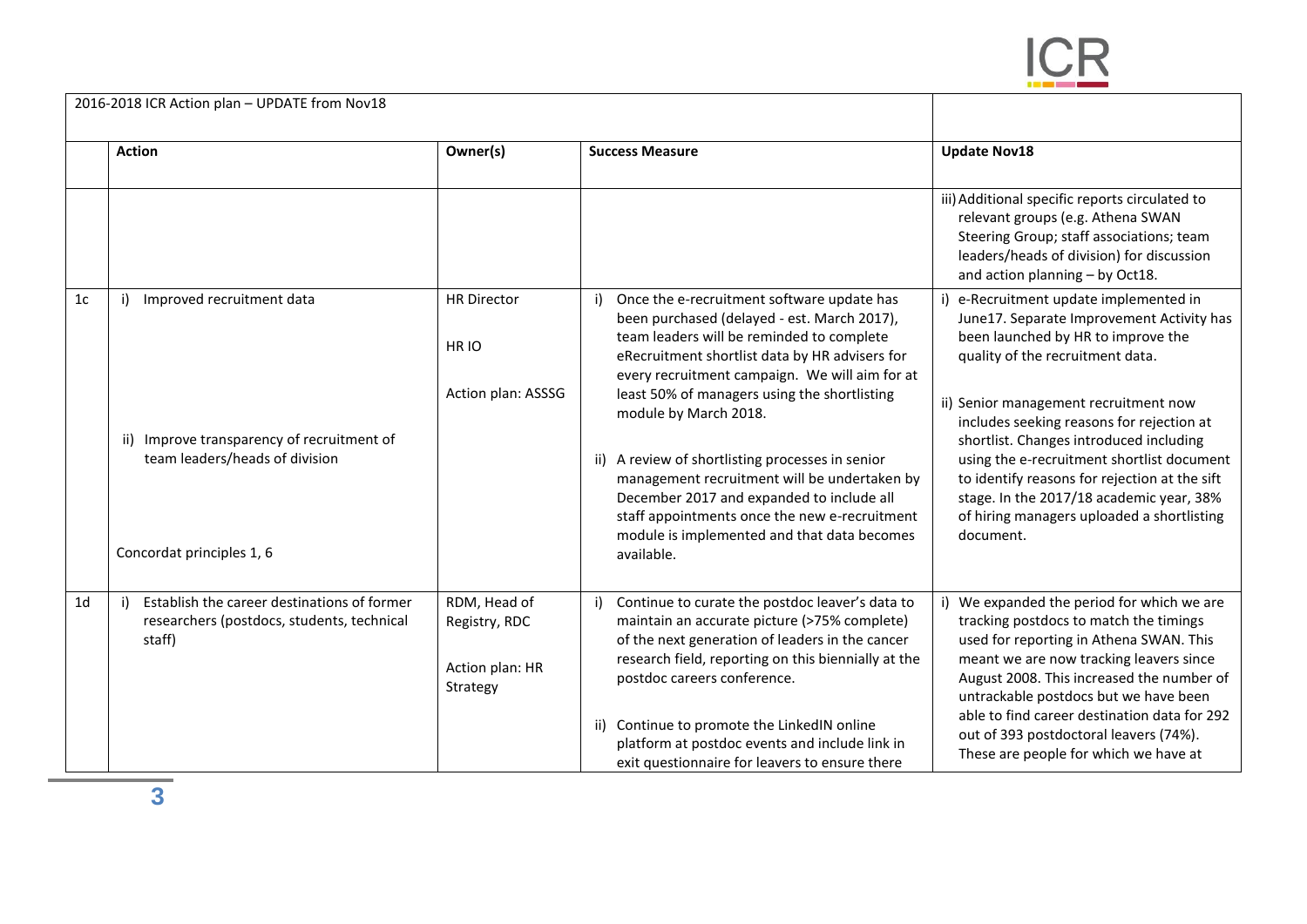

| 2016-2018 ICR Action plan - UPDATE from Nov18 |                                                                                                                                                           |            |                                                                                                                                                                                                                                                                                                                                                                 |                                                                                                                                                                                                                                                                                                                                                                                                                                                                                                                                                                                                              |
|-----------------------------------------------|-----------------------------------------------------------------------------------------------------------------------------------------------------------|------------|-----------------------------------------------------------------------------------------------------------------------------------------------------------------------------------------------------------------------------------------------------------------------------------------------------------------------------------------------------------------|--------------------------------------------------------------------------------------------------------------------------------------------------------------------------------------------------------------------------------------------------------------------------------------------------------------------------------------------------------------------------------------------------------------------------------------------------------------------------------------------------------------------------------------------------------------------------------------------------------------|
|                                               | <b>Action</b>                                                                                                                                             | Owner(s)   | <b>Success Measure</b>                                                                                                                                                                                                                                                                                                                                          | <b>Update Nov18</b>                                                                                                                                                                                                                                                                                                                                                                                                                                                                                                                                                                                          |
|                                               | Concordat principles 3, 4                                                                                                                                 | <b>RDC</b> | are always at least 100 members in the group.<br>Report career destinations and impact biennially<br>at the postdoc careers conference.<br>iii) An initial analysis of SO next career destinations<br>to be completed by Dec 2017 - aim to identify<br>the next destinations of 60%. Findings to be<br>presented to the SOA and at the annual SO<br>conference. | least one time-point of career destination<br>data.<br>ii) Postdoc LinkedIN group aimed at current<br>and past postdocs is heavily advertised at<br>careers courses and has 201 members as of<br>Nov18.<br>iii) An initial analysis of SO leavers career<br>destination has been initiated and we have<br>tracked 45% of the 145 SO leavers<br>between 2015-17. This action will be rolled<br>over to the 2018-2020 action plan in order<br>to progress it and SO LinkedIN group has<br>been established and promoted (e.g. at SO<br>Technical Conference) in order to facilitate<br>future career tracking. |
| 1e                                            | Explore how to measure the impact of ICR-<br>i)<br>provided training/careers support on the<br>careers of those who left ICR<br>Concordat principles 3, 4 | RDA, RDC   | Survey has been designed and will be piloted<br>i)<br>with the alumni members of the ICR postdoc<br>LinkedIn group. Results of the survey will be<br>reported to Athena SWAN Steering Committee<br>by April 2017 including specific<br>recommendations of support/best practice to<br>help shape the ongoing training priorities for ICR<br>researchers.        | i) A pilot survey was conducted in Oct17 via<br>the dedicated Postdoc LinkedIN Group. We<br>obtained 43% response rate (39/91) and<br>most postdoc leavers considered they<br>could access impartial careers advice when<br>needed (77%) and that they received<br>sufficient training and advice to develop<br>their career (69%). Most fulfilled their<br>aspirations in terms of job role (81%),<br>employer (79%) and geographical location<br>(71%). The results were presented to the                                                                                                                  |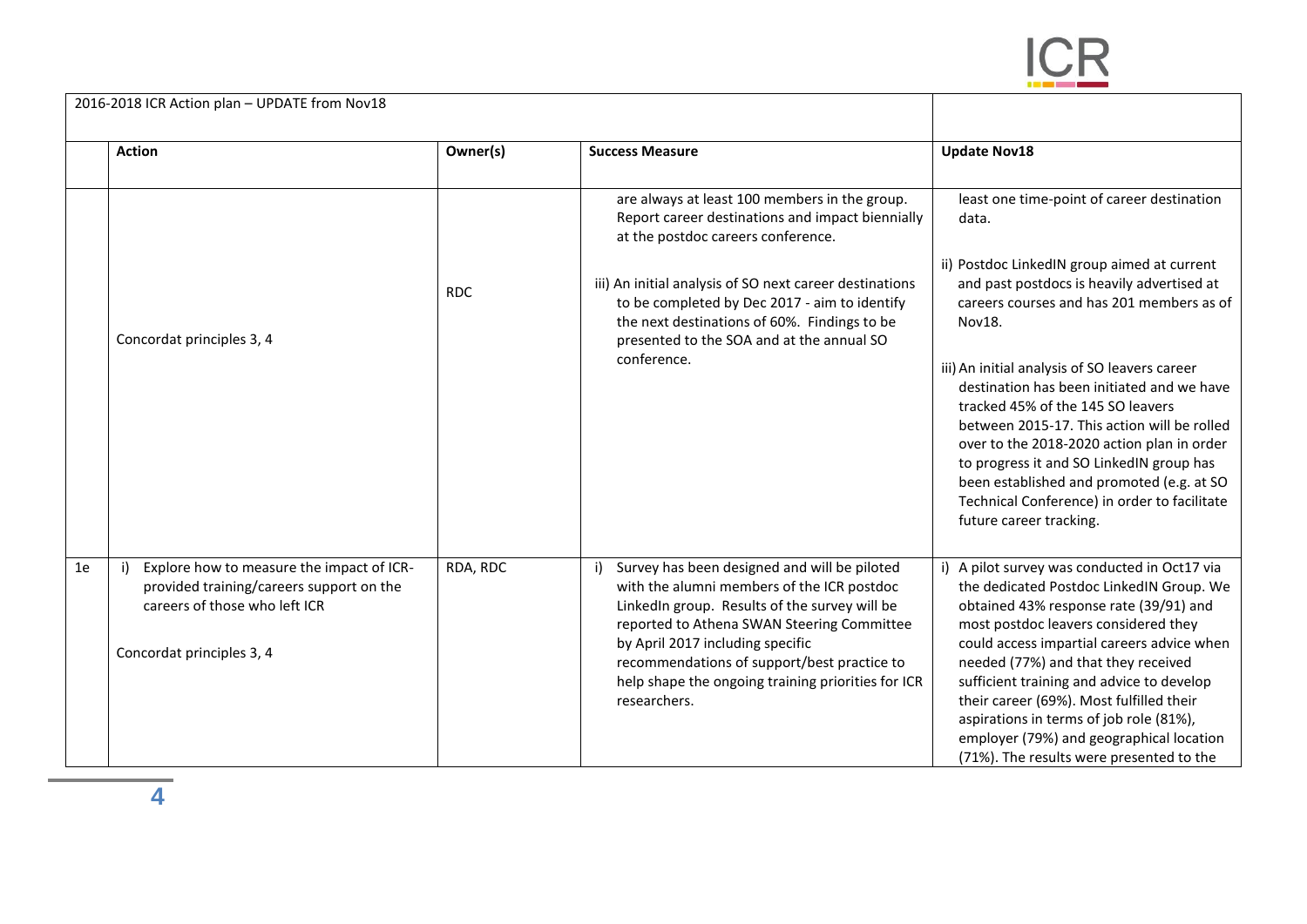

|                | 2016-2018 ICR Action plan - UPDATE from Nov18                                                                                                                                                                                                                              |                                  |                                                                                                                                                                                                                                                                                                                                                                                                                                                                   |                                                                                                                                                                                                                                                                                                                                                                                                                                                                                                                              |
|----------------|----------------------------------------------------------------------------------------------------------------------------------------------------------------------------------------------------------------------------------------------------------------------------|----------------------------------|-------------------------------------------------------------------------------------------------------------------------------------------------------------------------------------------------------------------------------------------------------------------------------------------------------------------------------------------------------------------------------------------------------------------------------------------------------------------|------------------------------------------------------------------------------------------------------------------------------------------------------------------------------------------------------------------------------------------------------------------------------------------------------------------------------------------------------------------------------------------------------------------------------------------------------------------------------------------------------------------------------|
|                | <b>Action</b>                                                                                                                                                                                                                                                              | Owner(s)                         | <b>Success Measure</b>                                                                                                                                                                                                                                                                                                                                                                                                                                            | <b>Update Nov18</b>                                                                                                                                                                                                                                                                                                                                                                                                                                                                                                          |
|                |                                                                                                                                                                                                                                                                            |                                  |                                                                                                                                                                                                                                                                                                                                                                                                                                                                   | Athena SWAN Steering Committee in Jul18<br>and recommendations gathered. A<br>redesigned survey will be sent to a larger<br>cohort (>200 people) by Dec19.                                                                                                                                                                                                                                                                                                                                                                   |
| 1 <sub>f</sub> | Evaluation of newly established cross<br>organisational LGBT+ and BAME networks                                                                                                                                                                                            | <b>ASC</b>                       | Feedback will be requested from the ICR reps<br>attending these networks to identify ways it can be<br>improved and better publicised                                                                                                                                                                                                                                                                                                                             | LGBT+ and BAME network reps very active in<br>driving all of the initiatives. Forum and formal<br>consultations done with both groups to<br>establish priorities and objectives. Groups<br>have made an impact in visibility and<br>recognition of these two networks at ICR/RM.                                                                                                                                                                                                                                             |
|                | 2) Leadership and management development                                                                                                                                                                                                                                   |                                  |                                                                                                                                                                                                                                                                                                                                                                                                                                                                   |                                                                                                                                                                                                                                                                                                                                                                                                                                                                                                                              |
| 2a             | Mandatory equality and recruitment training:<br>Increase attendance of current staff on<br>i)<br>Equality Excellence training through<br>improved monitoring at probation<br>review point.<br>New recruitment training developed<br>ii)<br>and offered to all panel chairs | Head of OD<br>Action plan: ASSSG | 71% current staff have attended Equality<br>i)<br>training to date with the aim of increasing this<br>to our original target of 80% by December 2017.<br>ii) Recruitment training has been delivered to 46%<br>panel chairs. Aim to reach our target of 60% of<br>panel chairs by December 2017 following the<br>implementation of the new e-recruitment<br>system (with embedded training functionality<br>and subsequent promotion by HR (see action<br>$1c$ ). | Attendance to Equality Excellence training<br>i)<br>by all staff has progressed from 72% in<br>Feb18 to 76% in Oct18.<br>ii) A revised Recruitment training course,<br>mandatory for all recruiting managers, has<br>been developed and is being piloted in<br>Jun18. Of the 124 recruiting managers on<br>the system, 75 (60%) have attended some<br>form of training on any of these topics:<br>How to select the best staff for your<br>team (webinar)<br><b>Recruitment Essentials</b><br>Student Recruitment & Equality |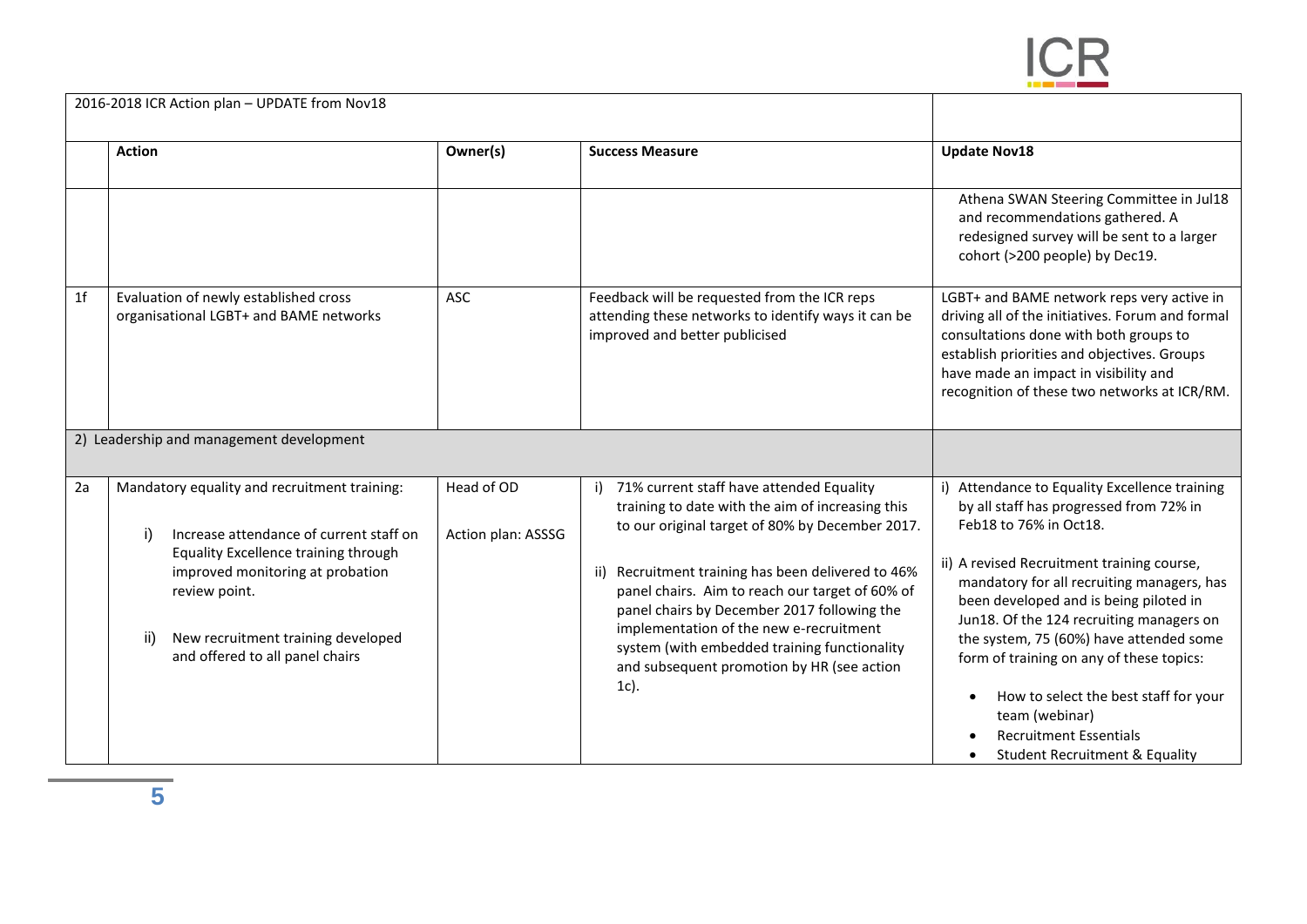

|                | 2016-2018 ICR Action plan - UPDATE from Nov18                                                                                                                                                                                                                                                                |                                                        |                                                                                                                                                                                                                                                                                                                                                                                                 |                                                                                                                                                                                                                                                                                                                                                                         |
|----------------|--------------------------------------------------------------------------------------------------------------------------------------------------------------------------------------------------------------------------------------------------------------------------------------------------------------|--------------------------------------------------------|-------------------------------------------------------------------------------------------------------------------------------------------------------------------------------------------------------------------------------------------------------------------------------------------------------------------------------------------------------------------------------------------------|-------------------------------------------------------------------------------------------------------------------------------------------------------------------------------------------------------------------------------------------------------------------------------------------------------------------------------------------------------------------------|
|                | <b>Action</b>                                                                                                                                                                                                                                                                                                | Owner(s)                                               | <b>Success Measure</b>                                                                                                                                                                                                                                                                                                                                                                          | <b>Update Nov18</b>                                                                                                                                                                                                                                                                                                                                                     |
|                | Concordat principles 1, 6                                                                                                                                                                                                                                                                                    |                                                        |                                                                                                                                                                                                                                                                                                                                                                                                 | (webinar)<br>Attendance to the specific mandatory<br>course 'Recruitment Essentials' is currently<br>at 49% in Oct18 for recruiting managers.                                                                                                                                                                                                                           |
| 2 <sub>b</sub> | Expand the portfolio of support provided to<br>new team leaders via the established CDF<br>network, providing bite-sized masterclasses<br>on key skills (e.g. supervision skills) to build<br>engagement of the group and involving<br>senior faculty in delivering these.<br>Concordat Principle 1, 2, 4, 5 | Head of OD, CDF<br>network<br>Action plan: ASSSG       | Improved results in 2018 survey for team leader<br>category against "I am given good training to<br>perform in my current job" - aim to increase<br>positive responses from 42% in 2014 to 55% in<br>2017 survey (not included in the abridged<br>survey run in 2015).<br>ii) Monitor progression of CDF to tenured faculty -<br>aim to achieve 80% success for those reviews<br>due in 2018/9. | 54% of Faculty say they are given good<br>training to perform in their current job.<br>Ongoing action to monitor and use<br>feedback from the new managers network<br>to tailor training/support accordingly.<br>ii) In the 2017/18 period all CDF that were<br>due to have their assessment for transition<br>to tenured faculty, were successful (total<br>of 6 CDF). |
| 2c             | Evaluation of the CDF/Faculty mentoring scheme<br>that was set up in March 2015<br>Concordat Principle 1, 2, 4, 5                                                                                                                                                                                            | Head of OD,<br>Director of<br><b>Academic Services</b> | Mentors have now been provided for all CDF and<br>best practice briefing offered, evaluation of the<br>scheme will be completed by December 2016 to<br>identify any improvements that can be made for<br>CDFs going forward.                                                                                                                                                                    | Evaluation of this scheme was done via a<br>discussion at the 2018 CDF Away Day. The<br>scheme itself was found to be useful but the<br>benefit depended upon the mentor. The main<br>recommendation was that, in future, people<br>should be strongly encouraged to have<br>mentors from outside their own management<br>chain                                         |
| 2d             | Increase awareness of the SO promotions<br>i)<br>criteria and associated mentoring scheme                                                                                                                                                                                                                    | <b>RDC</b>                                             | Mentoring scheme to be promoted in intranet<br>articles timed with the promotions calls and SO<br>grades to be surveyed at SO annual ICR technical<br>conference - aim for 70% to be aware of the                                                                                                                                                                                               | i) Mentoring scheme heavily advertised<br>through the Scientific Officers Association<br>Committee (SOAC) and the Learning and<br>Development team (L&D). Awareness of                                                                                                                                                                                                  |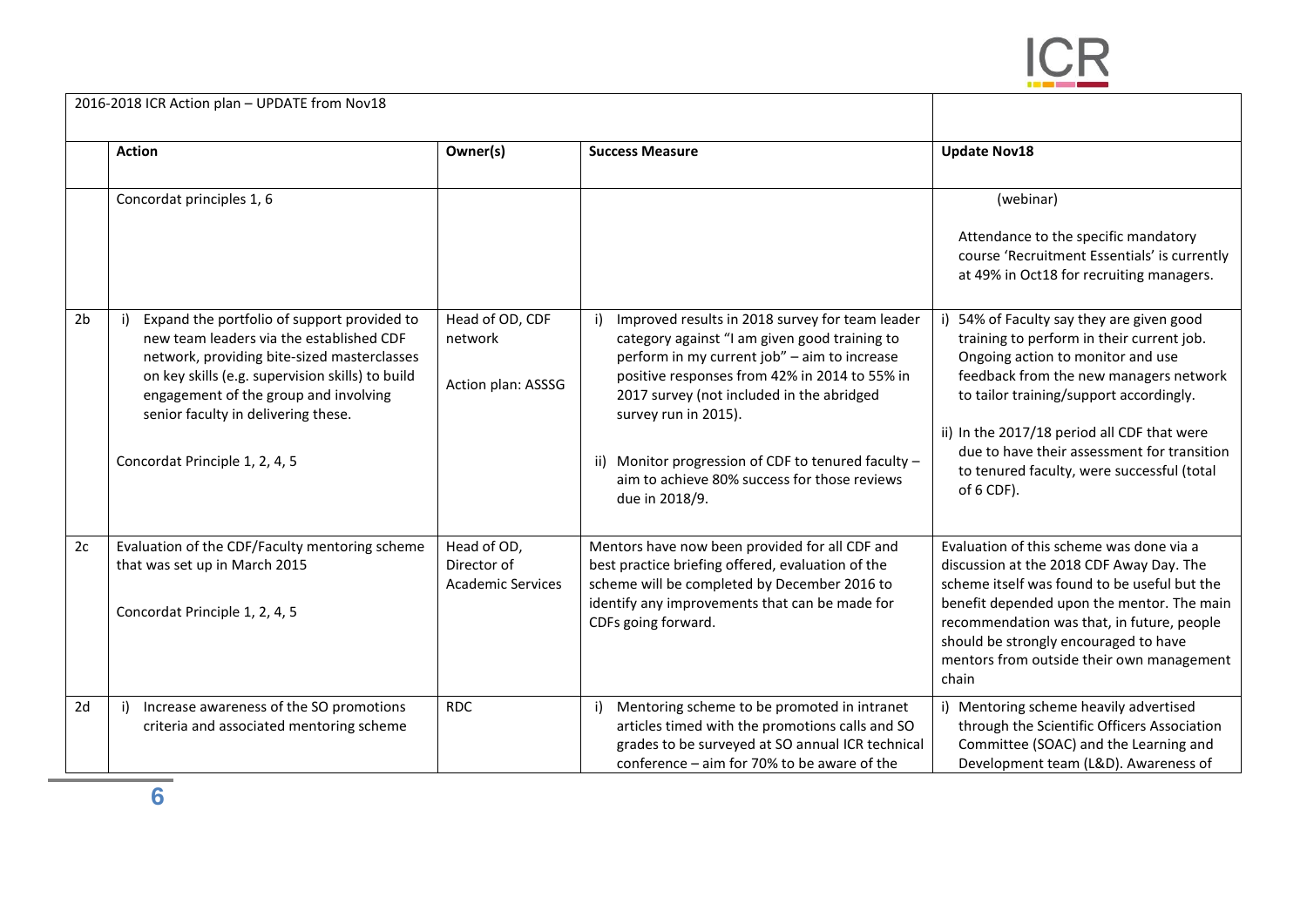

|    | 2016-2018 ICR Action plan - UPDATE from Nov18                                                                                                                                                                                |                                                                           |                                                                                                                                                                                                                                                                                                                                                                   |                                                                                                                                                                                                                                                                                                                                                                                 |
|----|------------------------------------------------------------------------------------------------------------------------------------------------------------------------------------------------------------------------------|---------------------------------------------------------------------------|-------------------------------------------------------------------------------------------------------------------------------------------------------------------------------------------------------------------------------------------------------------------------------------------------------------------------------------------------------------------|---------------------------------------------------------------------------------------------------------------------------------------------------------------------------------------------------------------------------------------------------------------------------------------------------------------------------------------------------------------------------------|
|    | <b>Action</b>                                                                                                                                                                                                                | Owner(s)                                                                  | <b>Success Measure</b>                                                                                                                                                                                                                                                                                                                                            | <b>Update Nov18</b>                                                                                                                                                                                                                                                                                                                                                             |
|    | amongst all SO grades<br>ii) Introduce a scientific officer award to raise<br>the profile of SO grades and their<br>contribution to ICR research<br>Concordat Principle 2, 5, 6                                              | <b>RDC</b>                                                                | scheme by September 2018 conference.<br>ii) Team leaders will be asked to nominate a<br>scientific officer who has made a valuable<br>contribution to team working. Will aim for at<br>least 6 nominations per year with the winner<br>awarded by the chair of the SO annual ICR<br>technical conference and communicated to all<br>staff via internal newsletter | this measured at the 2018 SO Technical<br>Conference with 78% of attendees being<br>aware of the mentoring scheme.<br>ii) The SO Teamwork & Collaboration Award<br>received 7 nominations in the first year<br>(2016) and in the last call (2018). In 2017<br>there were 8 nominations, with one person<br>being nominated twice. The winner is<br>heavily advertised ICR-wide. |
| 2e | Supporting females aiming for or in leadership<br>roles<br>Building on the evaluation of the Aurora<br>i)<br>and Future Leaders leadership<br>programmes including tracking the long-<br>term careers of alumni via LinkedIn | RDA, ASC, ASSSG<br>Chair, ACS, Head of<br><b>OD</b><br>Action plan: ASSSG | Continue to monitor promotions/new career<br>i)<br>opportunities of attendees biennially, and<br>review attendee feedback to ensure at least<br>80% of participants are highly satisfied with the<br>programmes - aim to maintain the proportional<br>increase in career success seen to date - report<br>to Athena SWAN steering group.                          | i) Attendance feedback was assessed via a<br>thorough review that resulted in a 47-page<br>evaluation report covering both<br>programmes. >80% of participants would<br>recommend their programme. As a result<br>of researcher feedback, the Future Leaders<br>programme is open to both genders since<br>2017.                                                                |
|    | Ensure selection on to influential senior<br>ii)<br>committees is transparent and fair<br>Aurora and future female leaders<br>iii)<br>programme to be run in tandem from<br>2017 onwards                                     |                                                                           | ii) Continue to ensure that committee places are<br>advertised biannually & discussed as part of<br>annual appraisal with those interested being<br>encouraged to attend as observers initially. Aim<br>to maintain or improve the current ratio of 44%<br>of members of senior committees being female<br>by December 2017.                                      | ii) Committee memberships are either<br>automatic based on job role or elected and<br>information is on the intranet. For elected,<br>all eligible candidates are contacted and<br>appraisal forms now include discussion of<br>senior committee membership options.                                                                                                            |
|    | Evaluate the support provided to date for<br>iv)<br>female team leaders (Women in Science                                                                                                                                    |                                                                           | iii) At least 12 places to be offered on both<br>programmes to corporate staff and researchers                                                                                                                                                                                                                                                                    | Recent changes in senior committees<br>means the structure reported on in<br>previous HR Excellence in Research Award                                                                                                                                                                                                                                                           |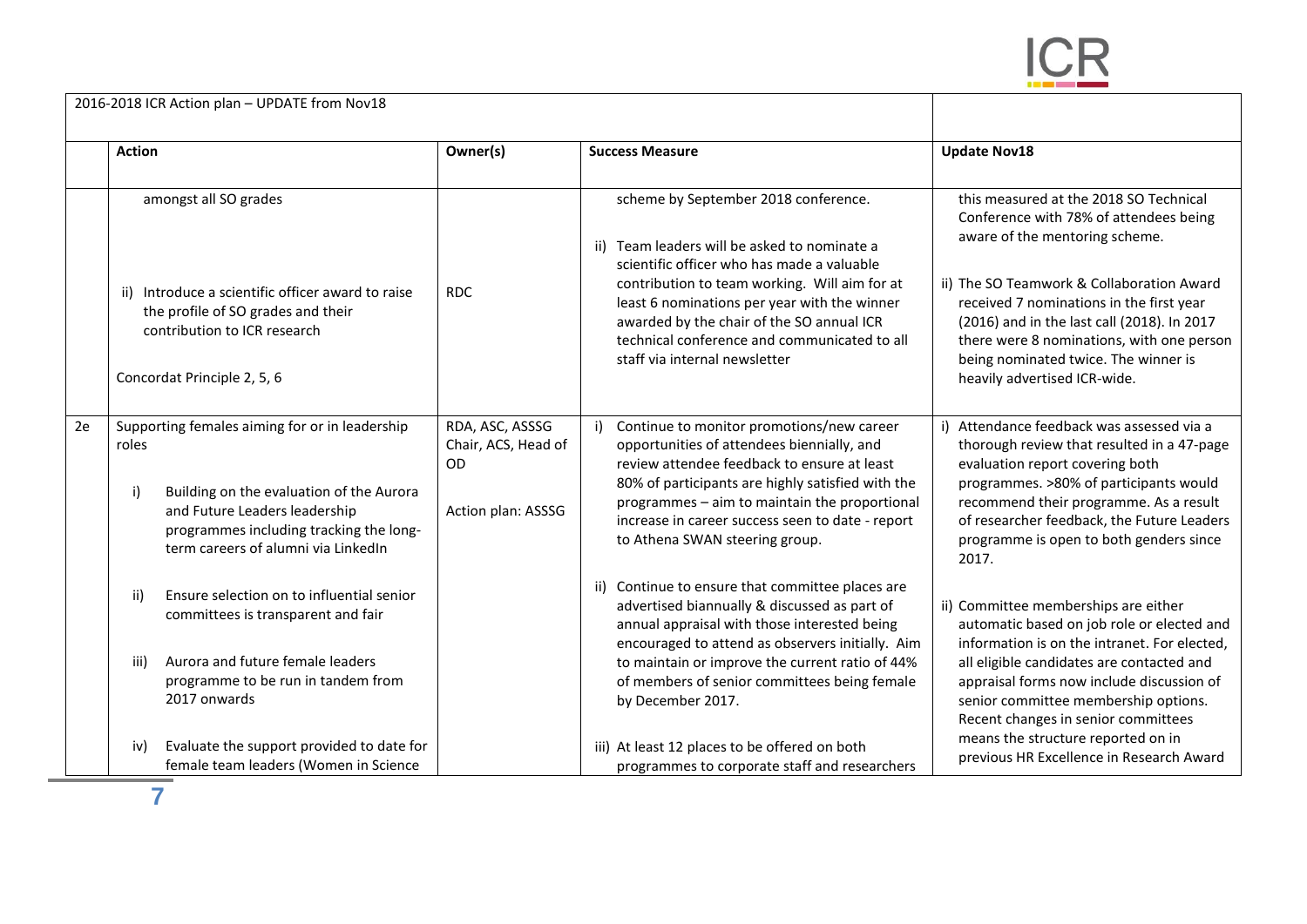

|    | 2016-2018 ICR Action plan – UPDATE from Nov18                      |                 |                                                                                                                                                                                                                                                                                                                                                                    |                                                                                                                                                                                                                                                                                                                                                                                                                                                                                                 |
|----|--------------------------------------------------------------------|-----------------|--------------------------------------------------------------------------------------------------------------------------------------------------------------------------------------------------------------------------------------------------------------------------------------------------------------------------------------------------------------------|-------------------------------------------------------------------------------------------------------------------------------------------------------------------------------------------------------------------------------------------------------------------------------------------------------------------------------------------------------------------------------------------------------------------------------------------------------------------------------------------------|
|    | <b>Action</b>                                                      | Owner(s)        | <b>Success Measure</b>                                                                                                                                                                                                                                                                                                                                             | <b>Update Nov18</b>                                                                                                                                                                                                                                                                                                                                                                                                                                                                             |
|    | Network)<br>Concordat Principle 1, 2, 4, 5                         |                 | from 2017 onwards by an annual competitive<br>application with ongoing evaluation and review                                                                                                                                                                                                                                                                       | submissions is different. We currently have<br>a 52% female ratio in the current senior<br>committee structure.                                                                                                                                                                                                                                                                                                                                                                                 |
|    |                                                                    |                 | iv) Evaluate recent cross organisational events<br>aimed at female team leaders to identify<br>priorities for the 2016/7 academic year and<br>beyond.                                                                                                                                                                                                              | iii) As a result of researcher feedback, the<br>Future Leaders programme is open to all<br>genders since 2017 and both Aurora and<br>Future Leaders will run yearly for at least<br>12 people.<br>iv) The 2016/17 external training event for<br>female team leaders was rescheduled to<br>September 2018. Feedback received was<br>around updating the appraisals to raise<br>awareness of awards and committee<br>memberships available.                                                      |
| 2f | Establish a new managers network<br>Concordat principle 1, 2, 3, 4 | RDA, Head of OD | Places offered to all new managers in their first<br>year of joining the ICR. Initial meeting to take<br>place in Feb17. Feedback from attendees to be<br>monitored after each session to ensure<br>relevance and usefulness. We will monitor<br>trends in the staff survey under category "My<br>manager" from May 2017, tailoring future<br>content accordingly. | Initial network established and management<br>development programmes provided, positive<br>feedback on the programme (Management<br>essentials 1,2 and 3) which is being repeated<br>regularly. A new professional management<br>programme, leading to external accreditation<br>with the Institute of Leadership and<br>Management is starting in Jan19.<br>ICR Attitude Survey responses under 'My<br>Manager' show statistically significant (p ><br>0.05) improvement between 2014 and 2018 |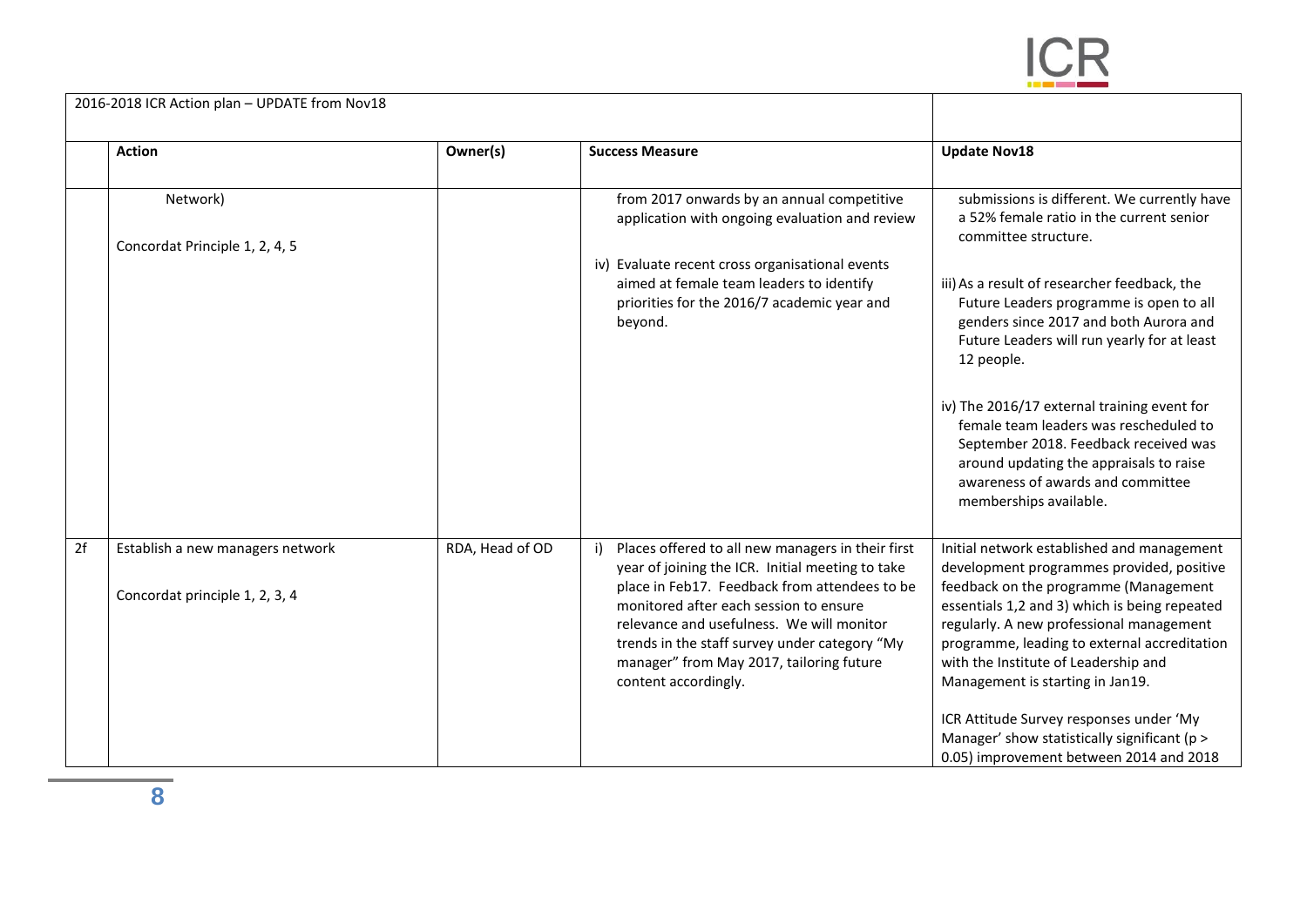

|    | 2016-2018 ICR Action plan - UPDATE from Nov18                                                                                                                                                                                                                                                                                                                          |                                                                                       |                                                                                                                                                                                                                                                                                                                                                                                                                                                                                                                                                                                                                                                                                                                                 |                                                                                                                                                                                                                                                                                                                                                                                                                                                                                                                                                                                                                                                                                                                                                                                              |
|----|------------------------------------------------------------------------------------------------------------------------------------------------------------------------------------------------------------------------------------------------------------------------------------------------------------------------------------------------------------------------|---------------------------------------------------------------------------------------|---------------------------------------------------------------------------------------------------------------------------------------------------------------------------------------------------------------------------------------------------------------------------------------------------------------------------------------------------------------------------------------------------------------------------------------------------------------------------------------------------------------------------------------------------------------------------------------------------------------------------------------------------------------------------------------------------------------------------------|----------------------------------------------------------------------------------------------------------------------------------------------------------------------------------------------------------------------------------------------------------------------------------------------------------------------------------------------------------------------------------------------------------------------------------------------------------------------------------------------------------------------------------------------------------------------------------------------------------------------------------------------------------------------------------------------------------------------------------------------------------------------------------------------|
|    | <b>Action</b>                                                                                                                                                                                                                                                                                                                                                          | Owner(s)                                                                              | <b>Success Measure</b>                                                                                                                                                                                                                                                                                                                                                                                                                                                                                                                                                                                                                                                                                                          | <b>Update Nov18</b>                                                                                                                                                                                                                                                                                                                                                                                                                                                                                                                                                                                                                                                                                                                                                                          |
|    |                                                                                                                                                                                                                                                                                                                                                                        |                                                                                       |                                                                                                                                                                                                                                                                                                                                                                                                                                                                                                                                                                                                                                                                                                                                 | on how staff perceive their managers.                                                                                                                                                                                                                                                                                                                                                                                                                                                                                                                                                                                                                                                                                                                                                        |
| 2g | Supporting postdocs aiming for leadership:<br>Biennial running of Pathway to<br>i)<br>Independence, revised content based<br>on feedback from pilot<br>Offer six places for Leadership in action<br>ii)<br>in collaboration with UCL<br>Additional mentoring and careers<br>iii)<br>support for postdoctoral fellowship<br>holders<br>Concordat principle 1, 2, 3 4, 5 | RDA, Academic<br>Dean, Head of<br>Organisational<br>Development<br>Action plan: ASSSG | Continued monitoring of feedback and careers<br>of attendees (via dedicated LinkedIn group) to<br>maintain at least 85% participants being highly<br>satisfied. Develop content for June 2017 course<br>in collaboration with key strategic partner<br>institutions.<br>ii) Continue running Leadership in Action run in<br>collaboration with UCL and other London<br>partners maintaining at least 80% satisfaction<br>from postdoc and student participants.<br>iii) Pilot mentoring event in Cancer Therapeutics<br>with 21 students/postdocs and 5 team leaders<br>to be evaluated by Jan 2017 before running a<br>follow-up or trialling in other divisions and<br>presenting to Athena SWAN silver group by Dec<br>2017. | The programme ran in June 2017 with 24<br>promising postdoctoral researchers<br>attending from the ICR, Wellcome Trust<br>Sanger Institute, Babraham Institute, CRUK<br>Cambridge Institute, CRUK Manchester<br>Institute and MRC. A dedicated LinkedIN<br>group is used to maintain contact and<br>94.7% of participants rated the programme<br>as 'Very Good'.<br>ii) Ongoing - the ICR sent 9 researchers to 2<br>of these events and now have an ongoing<br>collaboration with UCL - feedback has<br>been extremely positive. Future<br>opportunities to send ICR participants to<br>this event will be sought.<br>iii) Cancer Therapeutics pilot completed and<br>evaluated. Survey used to assess<br>mentoring needs has been revised and<br>launched to all postdocs in Sep17 and now |
|    |                                                                                                                                                                                                                                                                                                                                                                        |                                                                                       |                                                                                                                                                                                                                                                                                                                                                                                                                                                                                                                                                                                                                                                                                                                                 | includes additional options of support.<br>Survey responses are being analysed to<br>identify areas of support and to put in                                                                                                                                                                                                                                                                                                                                                                                                                                                                                                                                                                                                                                                                 |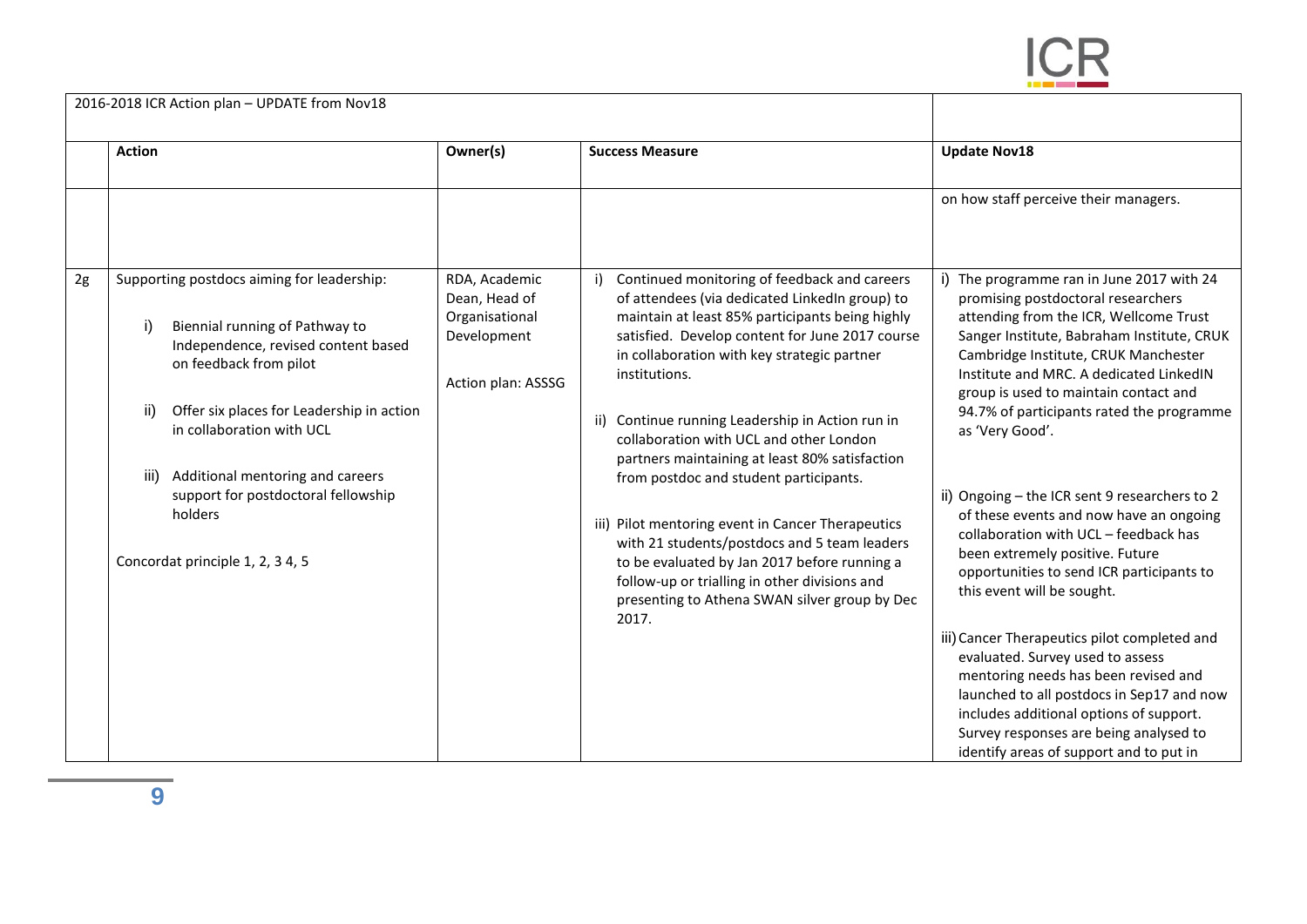

|                | 2016-2018 ICR Action plan - UPDATE from Nov18                                                                    |                                                |                                                                                                                                                                     |                                                                                                                                                                                                                                                                                                                                                                                                                                                                                                                                   |
|----------------|------------------------------------------------------------------------------------------------------------------|------------------------------------------------|---------------------------------------------------------------------------------------------------------------------------------------------------------------------|-----------------------------------------------------------------------------------------------------------------------------------------------------------------------------------------------------------------------------------------------------------------------------------------------------------------------------------------------------------------------------------------------------------------------------------------------------------------------------------------------------------------------------------|
|                | <b>Action</b>                                                                                                    | Owner(s)                                       | <b>Success Measure</b>                                                                                                                                              | <b>Update Nov18</b>                                                                                                                                                                                                                                                                                                                                                                                                                                                                                                               |
|                |                                                                                                                  |                                                |                                                                                                                                                                     | place support based on these needs.                                                                                                                                                                                                                                                                                                                                                                                                                                                                                               |
|                | 3) Defining career paths and supporting career development                                                       |                                                |                                                                                                                                                                     |                                                                                                                                                                                                                                                                                                                                                                                                                                                                                                                                   |
| 3a             | Postdoc code of practice to be reviewed<br>biennially and updated if necessary<br>Concordat principle 2, 3, 4, 5 | RDA, HR Operations<br>teams, HR IO,<br>faculty | As code of practice is included in all contract packs,<br>content and recommendations made in it should be<br>reviewed by HR biennially to ensure correctness.      | Usage of the Postdoc Code of Practice was<br>reviewed via a survey to Faculty and Postdocs<br>and results shared with the sector at the 2017<br>International Vitae Conference. The Postdoc<br>Code of Practice was updated in Sep18 with<br>the help of Faculty and of the Postdoc<br>Association Committee (PDAC) and<br>recirculated to all Faculty and Postdocs<br>together with the ICR's Training Catalogue.<br>Biennial review and promotion of this<br>document are ongoing actions part of the<br>2018-2020 action plan. |
| 3 <sub>b</sub> | Ensure 70% of research staff are aware of<br>i)<br>access to impartial careers advice                            | RDA, RDC                                       | Achieve at least 70% positive response from<br>researchers in 2017 survey following an<br>increased emphasis on careers advice at 2015/6<br>researcher conferences. | 69% (clinical) and 52% (non-clinical)<br>researchers agree with the statement "I<br>can access impartial careers advice when I<br>need it".                                                                                                                                                                                                                                                                                                                                                                                       |
|                | ii) To further raise awareness of researcher                                                                     |                                                | ii) Training brochure to be produced and circulated<br>to all new starters of scientific officer grades and<br>PDTF to promote career support and the work          | ii) Training brochures have been produced for<br>Students, SOs, Postdocs, Bioinformaticians,<br>Clinicians and Faculty. These were                                                                                                                                                                                                                                                                                                                                                                                                |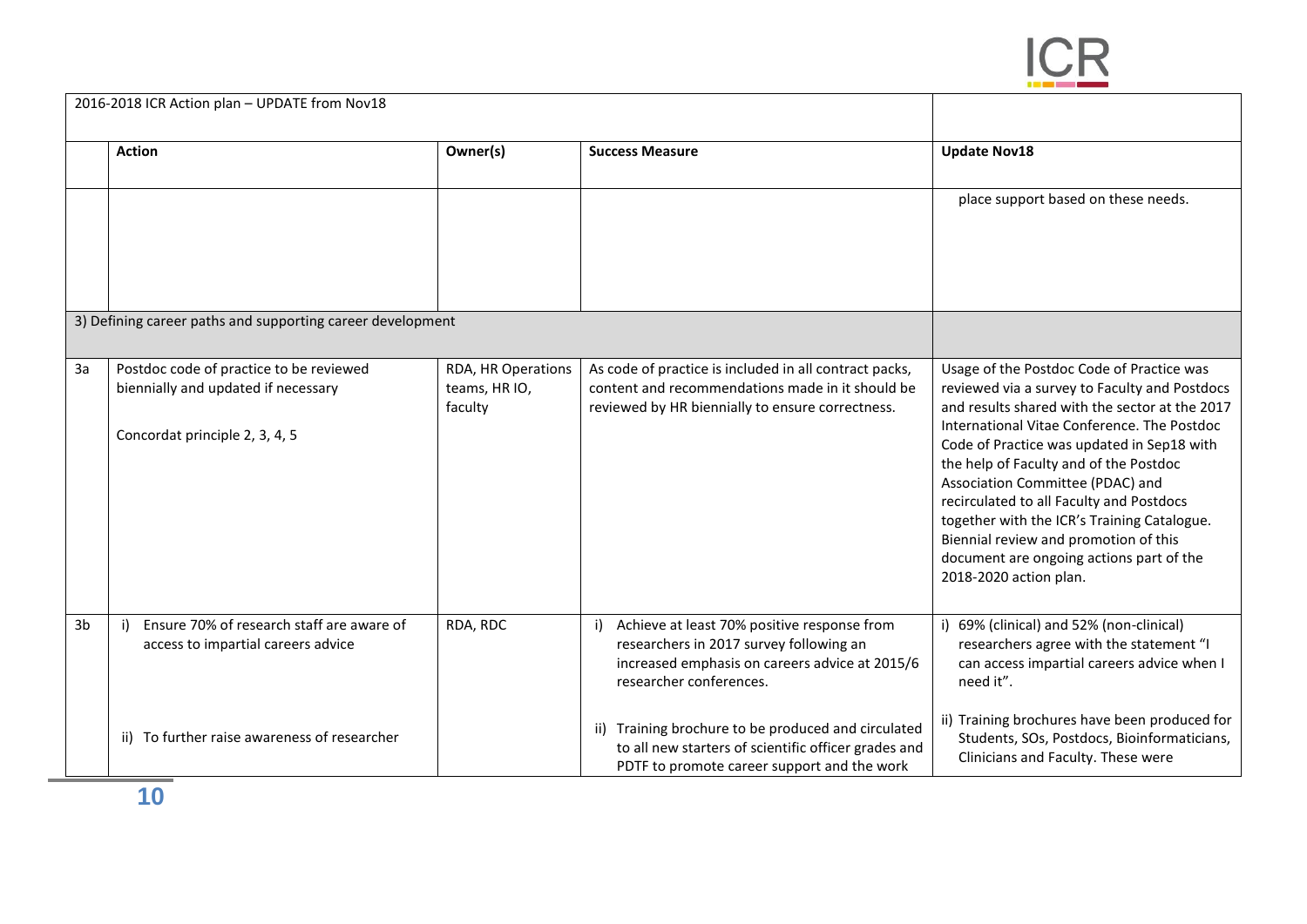

| <b>Action</b>                                                                                                                                                            | Owner(s)                           | <b>Success Measure</b>                                                                                                                                                                                                                  | <b>Update Nov18</b>                                                                                                                                                                                                                                                                                                                                       |
|--------------------------------------------------------------------------------------------------------------------------------------------------------------------------|------------------------------------|-----------------------------------------------------------------------------------------------------------------------------------------------------------------------------------------------------------------------------------------|-----------------------------------------------------------------------------------------------------------------------------------------------------------------------------------------------------------------------------------------------------------------------------------------------------------------------------------------------------------|
| access to independent careers advice<br>Concordat principle 2, 3                                                                                                         |                                    | of the SOA/PDAC by January 2017.<br>iii) Widespread advertising of opportunities to<br>receive independent careers advice at postdoc<br>careers conference (Jan 2017) and SO technical<br>conference (Sept 2017) as well as through the | circulated during the ICR Conference as<br>well as internal staff-driven conferences<br>(e.g. SO Technical Conference,<br><b>Bioinformatics Conference, Postdoc</b><br>Careers Conference).<br>iii) Monthly training newsletter includes<br>Careers 1-2-1 information as standard and<br>articles on the intranet made periodically<br>to advertise this. |
|                                                                                                                                                                          | RDC/RDM                            | bimonthly training bulletins sent to all staff.                                                                                                                                                                                         |                                                                                                                                                                                                                                                                                                                                                           |
| Review of the clinical academic career<br>3c<br>development programme following the<br>initial gap analysis on the career<br>development available to clinical academics | RDA, ASSSG,<br><b>CRCDWG Chair</b> | i) Delegate feedback to be reviewed from all<br>sessions run so far (Jan 2017), with the aim of<br>shaping the ongoing clinical academic career<br>development programme.                                                               | i) Feedback on the support given to clinician<br>researchers, including the BRC Clinical<br>Academic Careers Programme is sought<br>through discussions at the quarterly<br>Clinical Academic Forum and the training<br>programme and forum contents tailored to<br>reflect feedback.                                                                     |
| ii) Review the pilot Pathways to Independence<br>for Clinicians first run in Nov 2016                                                                                    |                                    | ii) Review initial Clinician Pathways programme<br>and aim for 80% delegates being highly satisfied<br>with the course and tracking delegate career                                                                                     |                                                                                                                                                                                                                                                                                                                                                           |
| Concordat principles 3,4                                                                                                                                                 |                                    | progression (by Nov 2017) in order to determine<br>future running and relevant collaboration<br>(biennially from Nov 2018 onwards)                                                                                                      | ii) Feedback on the initial clinical Pathways to<br>Independence was gathered via a<br>comprehensive survey and 95.5% of<br>participants rated the programme to be<br>'excellent' and 4.5% 'good'. Delegate<br>tracking is ongoing through a dedicated<br>LinkedIN group.                                                                                 |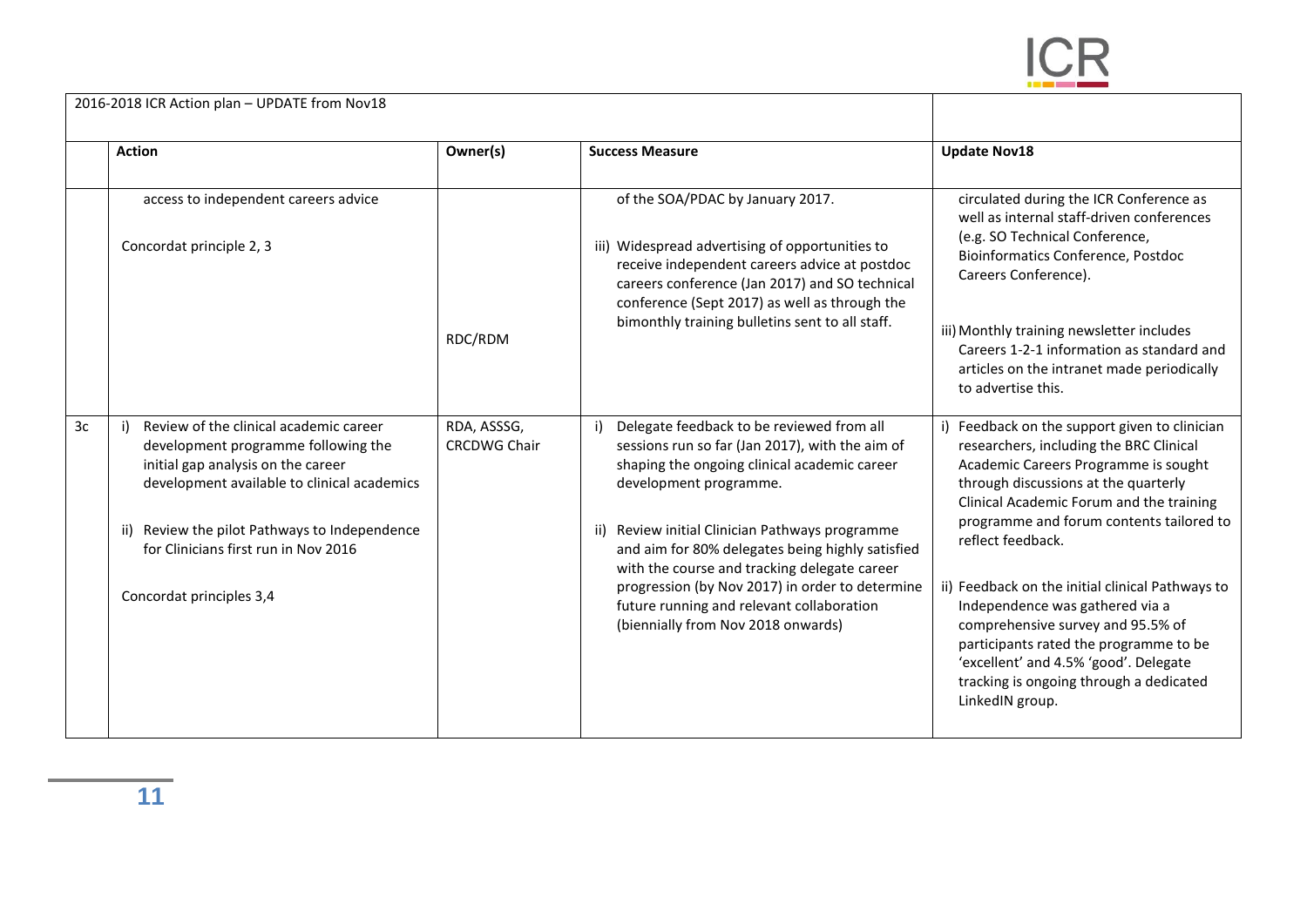

|    | 2016-2018 ICR Action plan - UPDATE from Nov18                                                                                 |                                                        |                                                                                                                                                                                                                                                                 |                                                                                                                                                                                                                                                                                                                                                                                                   |
|----|-------------------------------------------------------------------------------------------------------------------------------|--------------------------------------------------------|-----------------------------------------------------------------------------------------------------------------------------------------------------------------------------------------------------------------------------------------------------------------|---------------------------------------------------------------------------------------------------------------------------------------------------------------------------------------------------------------------------------------------------------------------------------------------------------------------------------------------------------------------------------------------------|
|    | <b>Action</b>                                                                                                                 | Owner(s)                                               | <b>Success Measure</b>                                                                                                                                                                                                                                          | <b>Update Nov18</b>                                                                                                                                                                                                                                                                                                                                                                               |
| 3d | Establish a mentoring scheme for clinical<br>academics<br>Concordat principles 4, 5, 6                                        | ASC, Deputy<br>Director of BRC,<br>Action plan: ASSSG. | Mentors identified and offered to 13 female clinical<br>academics to date. Independent evaluation of<br>scheme (highlighted as best practice case study by<br>Vitae) due March 2017 which will shape how the<br>scheme is rolled out to all clinical academics. | 100% of feedback respondents would<br>recommend the clinical mentoring scheme.<br>Separate feedback requests for the scheme to<br>be opened to males were acted upon and the<br>scheme has been running from 2017 for both<br>genders. There have been 49 matches so far.                                                                                                                         |
| 3e | Develop and pilot an introduction to<br>Bioinformatics programme<br>Concordat principles 3, 4                                 | <b>RDC</b>                                             | Whole bioinformatics support programme to be<br>reviewed in January 2017 to determine ongoing<br>support (Sept 2017 onwards) for those working in<br>scientific computing.                                                                                      | Feedback to informatics-related training<br>consistently very good. Trainers from the<br>'Introduction to Bioinformatics' course<br>reviewed the format and content of the<br>course in Nov17 and the range of 'R' training<br>provision has been re-organised to follow a<br>learning progression plan.                                                                                          |
| 3f | Early training needs screening tool developed for<br>students to complete during induction week.<br>Concordat principles 4, 5 | Asst Dir (AR)<br>Action plan: SSTR                     | 51% of initial cohort accessed the screening tool.<br>From October 2016 students who have not logged in<br>will be sent a follow up email to encourage them to<br>do so. Completion rates for use of the tool will be<br>reviewed annually.                     | For the 2017/18 cohort of PhD students,<br>totalling 26 students, 10 have logged in (38%)<br>and 9 have completed (35%) their Personal<br>Development Plan. All students are reminded<br>of this training needs screener after<br>induction, but non-completion isn't currently<br>followed up (action to start following non-<br>completion up has been added to the 2018-<br>2020 action plan). |
| 3g | Training in best practice for keeping laboratory<br>records to be given to all new students<br>Concordat principles 3         | <b>RDC</b>                                             | Following requests from students for more guidance<br>in this area, a session to be developed with the<br>Academic Dean's Team to be delivered at 2016<br>student induction and reviewed for inclusion at all                                                   | Session run in October 2017 involving an<br>interactive hands-on session where groups of<br>students were asked to repeat an experiment<br>following lab-books of varying degrees of                                                                                                                                                                                                              |